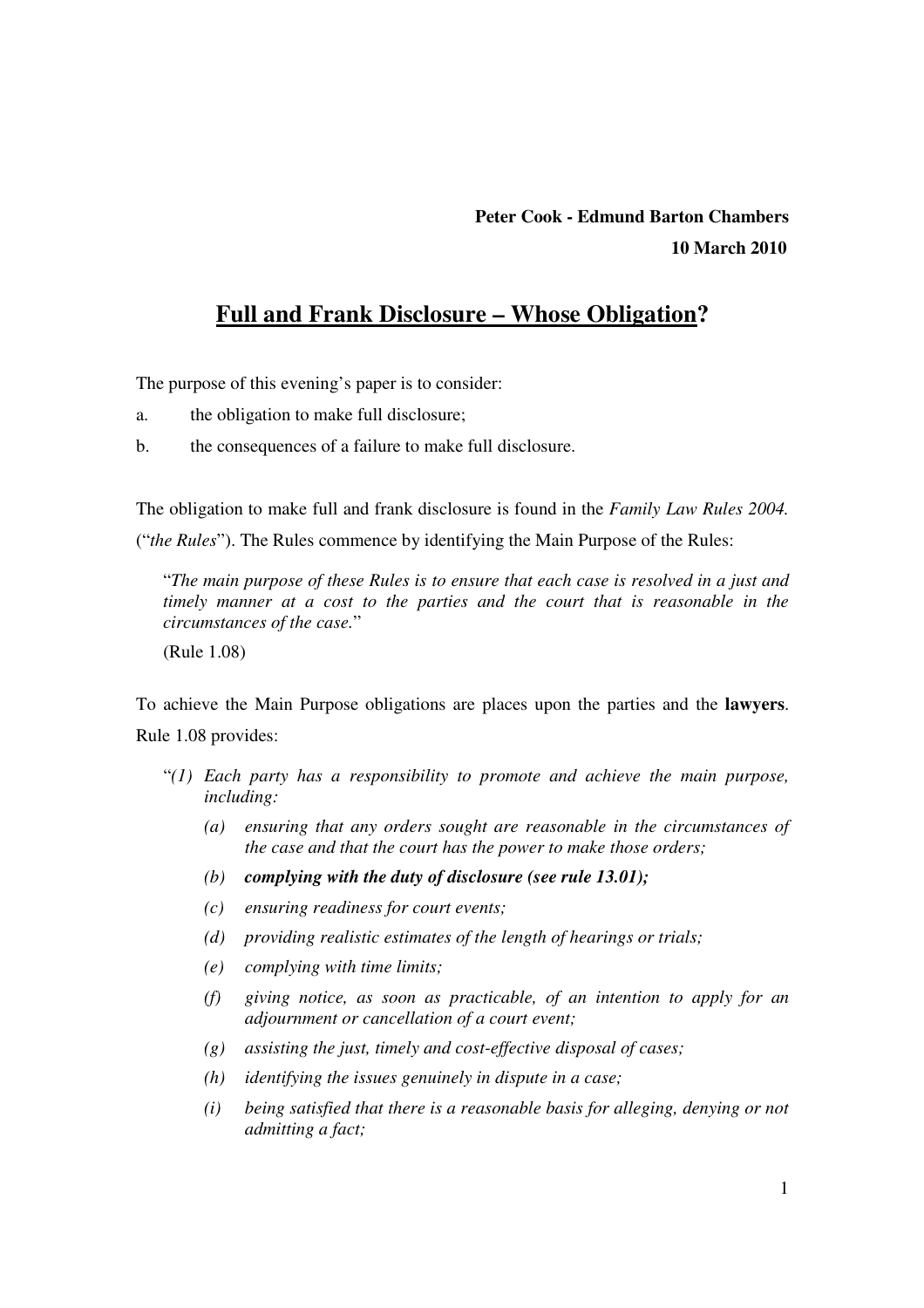- *(j) limiting evidence, including cross-examination, to that which is relevant and necessary;*
- *(k) being aware of, and abiding by, the requirements of any practice direction or guideline published by the court; and*
- *(l) complying with these Rules and any orders.*
- *(2) A lawyer for a party has a responsibility to comply, as far as possible, with subrule (1).*

*Note – The court recognises that a lawyer acts on a party's instructions and may be unable to establish whether those instructions are correct.* 

- *(3) A lawyer attending a court event for a party must:* 
	- *(a) be familiar with the case; and*
	- *(b) be authorised to deal with any issue likely to arise.*"

As you can see from the highlighted portions, the obligations rest not only upon the parties but also upon their lawyers.

#### **General duty of disclosure**

Returning to the duty of disclosure, Chapter 13 of the Rules deals with disclosure between the parties. The starting point is an obligation of general disclosure:

- "*(1) Each party to a case has a duty to the court and to each other party to give full and frank disclosure of all information relevant to the case, in a timely manner.*
- *(2) The duty of disclosure starts with the pre-action procedure for a case and continues until the case is finalised.*"

(see Rule 13.01)

It is worth remembering the general duty of disclosure is on going. Should there be a change in financial circumstances, should a document be discovered, during the course of the proceedings then the obligation to disclose is in force.

### **What Must Be Disclosed?**

Broadly speaking, the rules identify three categories of disclosure:

a. financial circumstances; ( Division 13.1.2 of the Rules)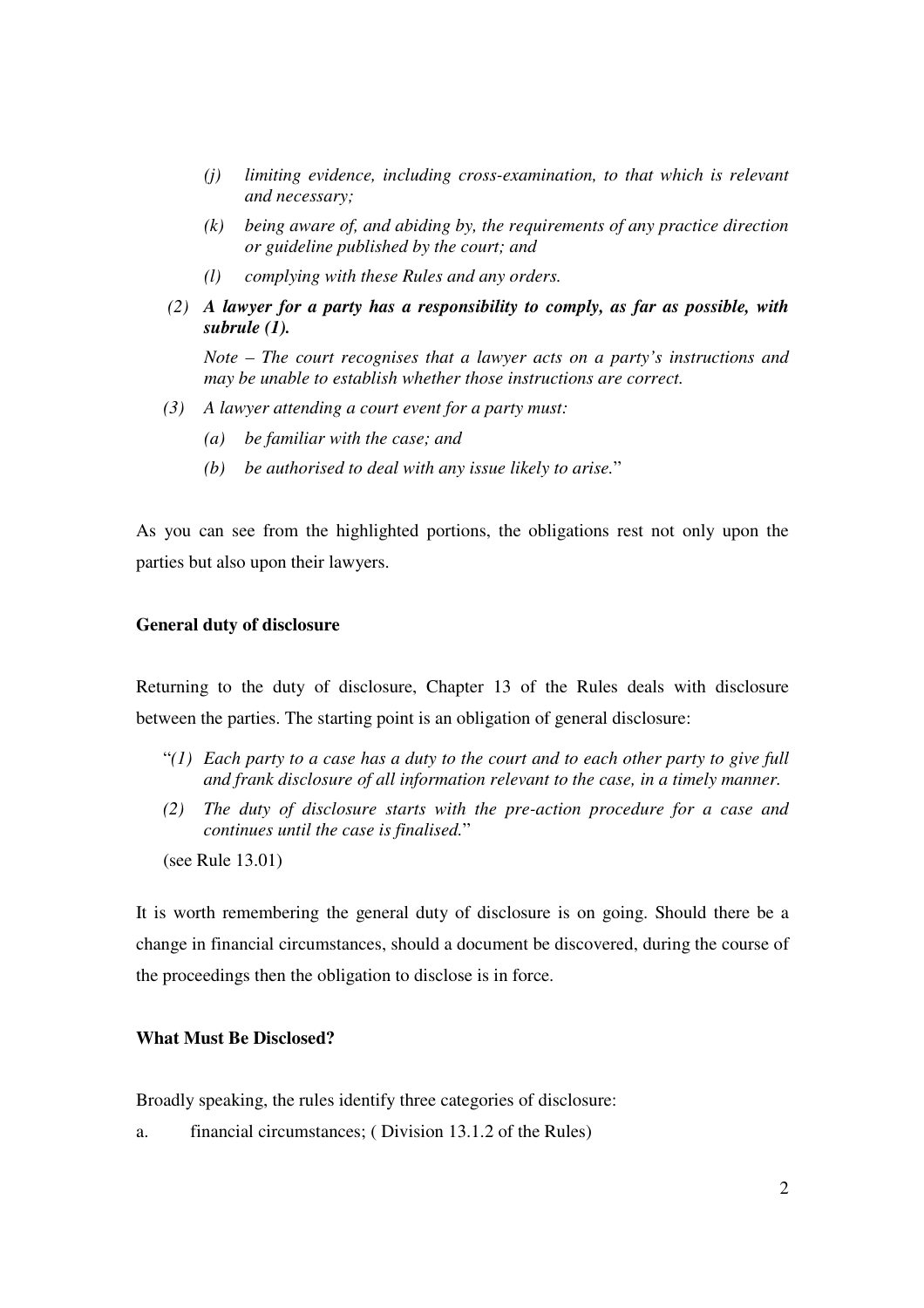- b. production of documents; (Division 13.2.1 of the Rules)
- c. answering specific questions in certain circumstances (Part 13.3)

### **Financial Circumstances**

Division 13.1.2 applies to "*parties to a financial case*". A party to a financial case "*includes a payee or other respondent to an enforcement application*".

The obligation of a party to a financial case is one of full and frank disclosure. Such disclosure includes:

- "*(1) A party to a financial case must make full and frank disclosure of the party's financial circumstances, including:* 
	- *(a) the party's earnings, including income that is paid or assigned to another party, person or legal entity;*
	- *(b) any vested or contingent interest in property;*
	- *(c) any vested or contingent interest in property owned by a legal entity that is fully or partially owned or controlled by a party;*
	- *(d) any income earned by a legal entity fully or partially owned or controlled by a party, including income that is paid or assigned to any other party, person or legal entity;*
	- *(e) the party's other financial resources;*
	- *(f) any trust:*
	- *(i) of which the party is the appointor or trustee;*
	- *(ii) of which the party, the party's child, spouse or de facto spouse is an eligible beneficiary as to capital or income;*
	- *(iii) of which a corporation is an eligible beneficiary as to capital or income if the party, or the party's child, spouse or de facto spouse is a shareholder or director of the corporation;*
	- *(iv) over which the party has any direct or indirect power or control;*
	- *(v) of which the party has the direct or indirect power to remove or appoint a trustee;*
	- *(vi) of which the party has the power (whether subject to the concurrence of another person or not) to amend the terms;*
	- *(vii) of which the party has the power to disapprove a proposed amendment of the terms or the appointment or removal of a trustee; or*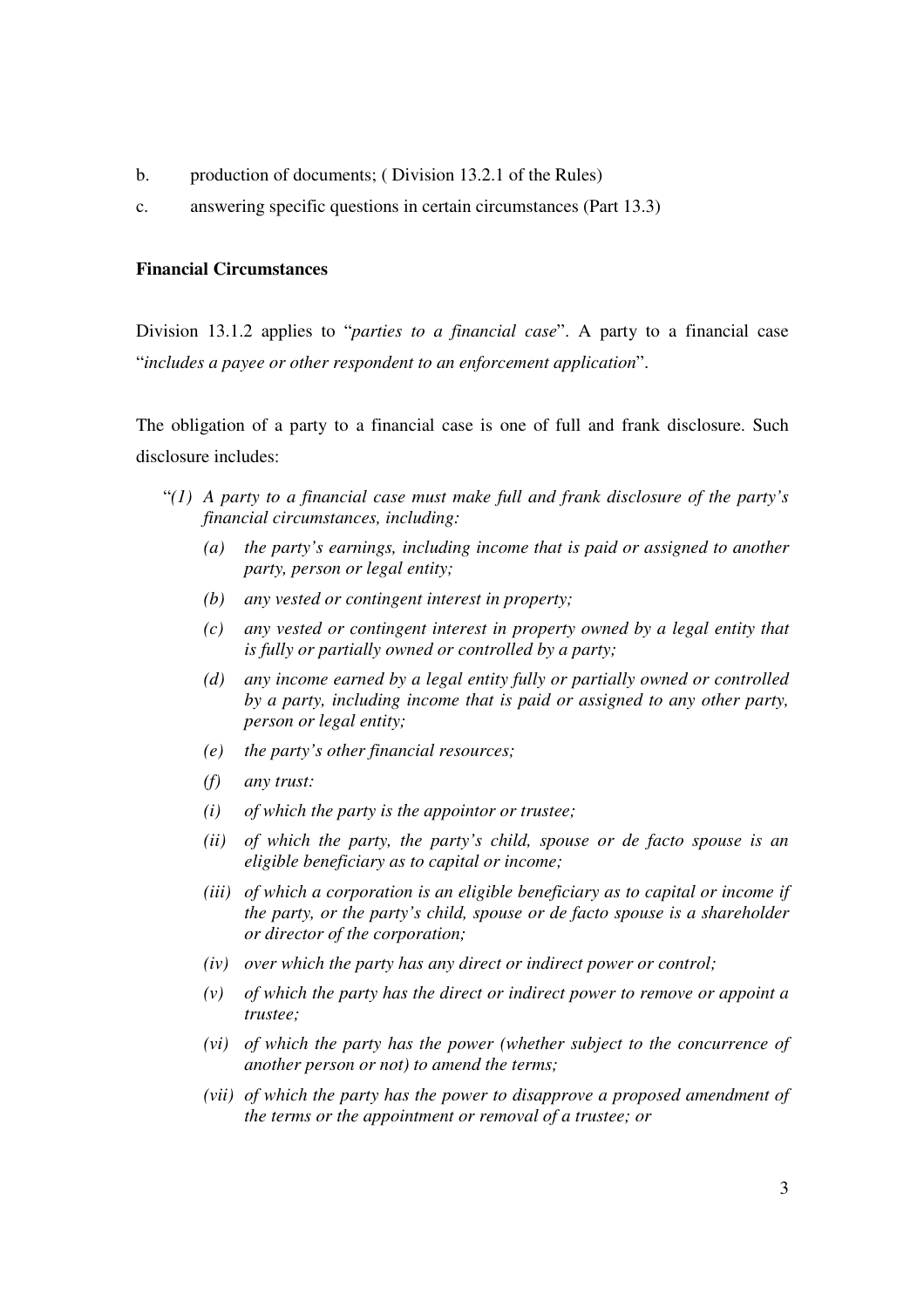- *(viii) over which a corporation has a power mentioned in any of subparagraphs (iv) to (vii), if the party, the party's child, spouse or de facto spouse is a director or shareholder of the corporation;*
- *(g) any disposal of property (whether by sale, transfer, assignment or gift) made by the party, a legal entity mentioned in paragraph (c), a corporation or a trust mentioned in paragraph (f) that may affect, defeat or deplete a claim:*
- *(i) in the 12 months immediately before the separation of the parties; or*
- *(ii) since the final separation of the parties; and*
- *(h) liabilities and contingent liabilities.*
- *(2) Paragraph (1)(g) does not apply to a disposal of property made with the consent or knowledge of the other party or in the ordinary course of business.*
- *(3) In this rule:*

*'legal entity' means a corporation (other than a public company), trust, partnership, joint venture business or other commercial activity.*"

(see Rule 13.04)

The absolute nature of the obligation of disclosure was again expressed by the Full Court of the Family Court in *In the Marriage of Kannis*,<sup>1</sup> where the Court stated:

"*Whether the non-disclosure is wilful or accidental, is a result of misfeasance, or malfeasance or nonfeasance, is beside the point. The duty to disclose is absolute. Where the Court is satisfied the whole truth has not come out it might readily conclude the asset pool is greater than demonstrated. In those circumstances it may be appropriate to err on the side of generosity to the party who might be otherwise be seen to be disadvantaged by the lack of complete candour. Chang and Su (2002) Fam CA 156 and Weir v Weir (1993) FLC 92-338; 16 Fam LR 154 applied.*"

Expression is given to compliance with this obligation by the filing of a Financial Statement. Rule 13.05(1) requires the filing of a Financial Statement in a financial case, and Rule 13.05(2) provides for the filing of an affidavit in circumstances where the completion of a Financial Statement does not fully discharge the duty.

<sup>-</sup> $1$  (2003) 30 Fam LR 83.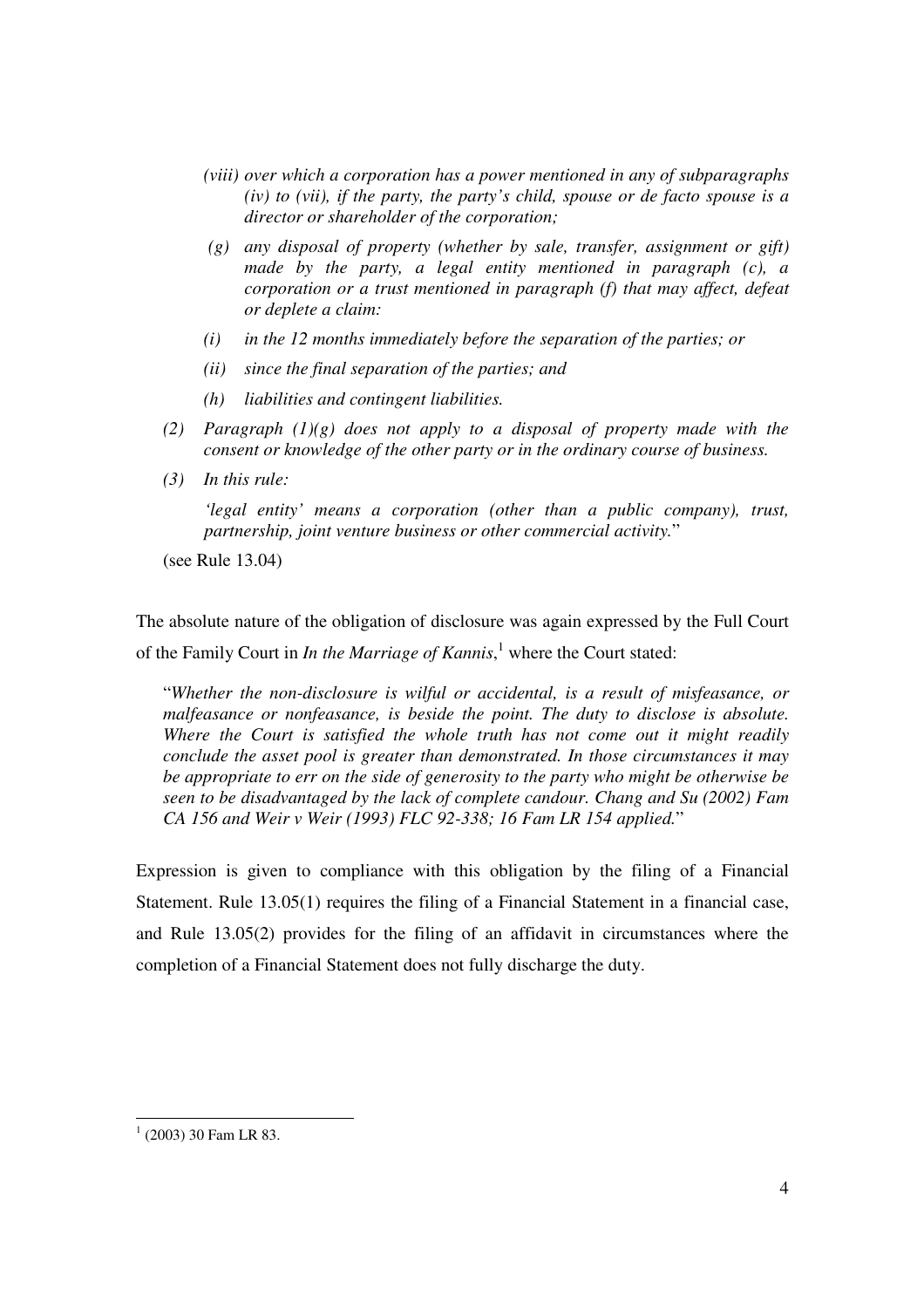### **Duty to Disclose Documents**

Rule 13.07 identifies the duty of disclosure with respect to documents:

"*The duty of disclosure applies to each document that:* 

- *(a) is or has been in the possession, or under the control, of the party disclosing the document; and*
- *(b) is relevant to an issue in the case.*"

The consequences of a failure to disclose relevant documents are most serious:

"*If a party does not disclose a document as required under these Rules:* 

- *(a) the party:*
- *(i) must not offer the document, or present evidence of its contents, at a hearing or trial without the other party's consent or the court's permission;*
- *(ii) may be guilty of contempt for not disclosing the document; and*
- *(iii) may be ordered to pay costs; and*
- *(b) the court may stay or dismiss all or part of the party's case*."

(see Rule 13.14)

With respect to an Application for Final Orders, Division 13.2.3 applies as follows:

- "*(1) This Division applies to all Initiating Applications (Family Law), except:* 
	- *(a) an application for an order that a marriage is a nullity or a declaration as to the validity of a marriage, divorce or annulment;*
	- *(b) a Maintenance Application;*
	- *(c) a child support application or appeal; or*
	- *(d) an Initiating Application (Family Law) seeking an interim, procedural, ancillary or other incidental order.*
- *(2) This Division does not affect:* 
	- *(a) the right of a party to inspect a document, if the party has a common interest in the document with the party who has possession or control of the document;*
	- *(b) another right of access to a document other than under this Division; or*
	- *(c) an agreement between the parties for disclosure by a procedure that is not described in this Division.*"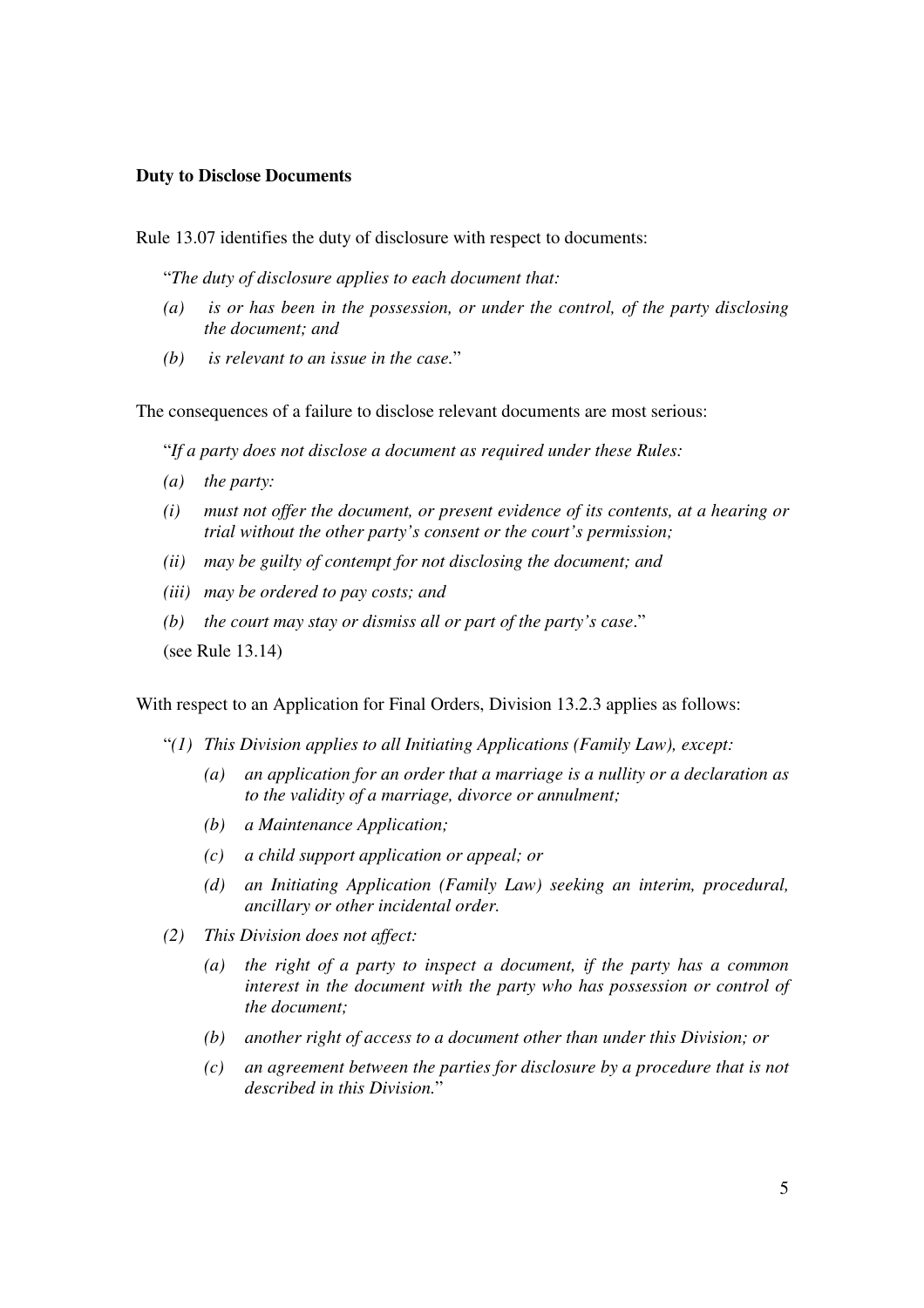At various stages during proceedings the parties are required to swear/affirm their compliance with the duty to give full and frank disclosure, in a timely manner. At the commencement of proceedings, both the Initiating Application and the Response include a declaration of an awareness of their duty.

Prior to the first day before a judge,<sup>2</sup> each party must file a written notice that:

- *"(1) (a) the party:* 
	- *(i) has read Parts 13.1 and 13.2 of these Rules; and*
	- *(ii) is aware of the party's duty to the court and each other party (including any independent children's lawyer) to give full and frank disclosure of all information relevant to the issues in the case, in a timely manner;*
	- *(b) undertaking to the court that, to the best of the party's knowledge and ability, the party has complied with, and will continue to comply with, the duty of disclosure; and*
	- *(c) acknowledging that a breach of the undertaking may be contempt of court.*
- *(2) A party commits an offence if the party makes a statement or signs an undertaking the party knows, or should reasonably have known, is false or misleading in a material particular.*

*Penalty: 50 penalty units.* 

- *(3) If the court makes an order against a party under section 112AP of the Act in respect of a false or misleading statement mentioned in subrule (2), the party must not be charged with an offence against subrule (2) in respect of that statement.*
- *(4) A notice under subrule (1) must comply with subrule 24.01 (1) and be as follows:*

*'This Notice is filed in accordance with rule 13.15 of the Family Law Rules 2004.* 

*I [ insert name ]:* 

-

- *(a) have read Parts 13.1 and 13.2 of the Family Law Rules 2004;*
- *(b) am aware of my duty to the court and to each other party (including any independent children's lawyer) to give full and frank disclosure of all information relevant to the issues in the case, in a timely manner; and*

 $2^2$  at least 28 days before the first day before the Judge. (Rule 13.6)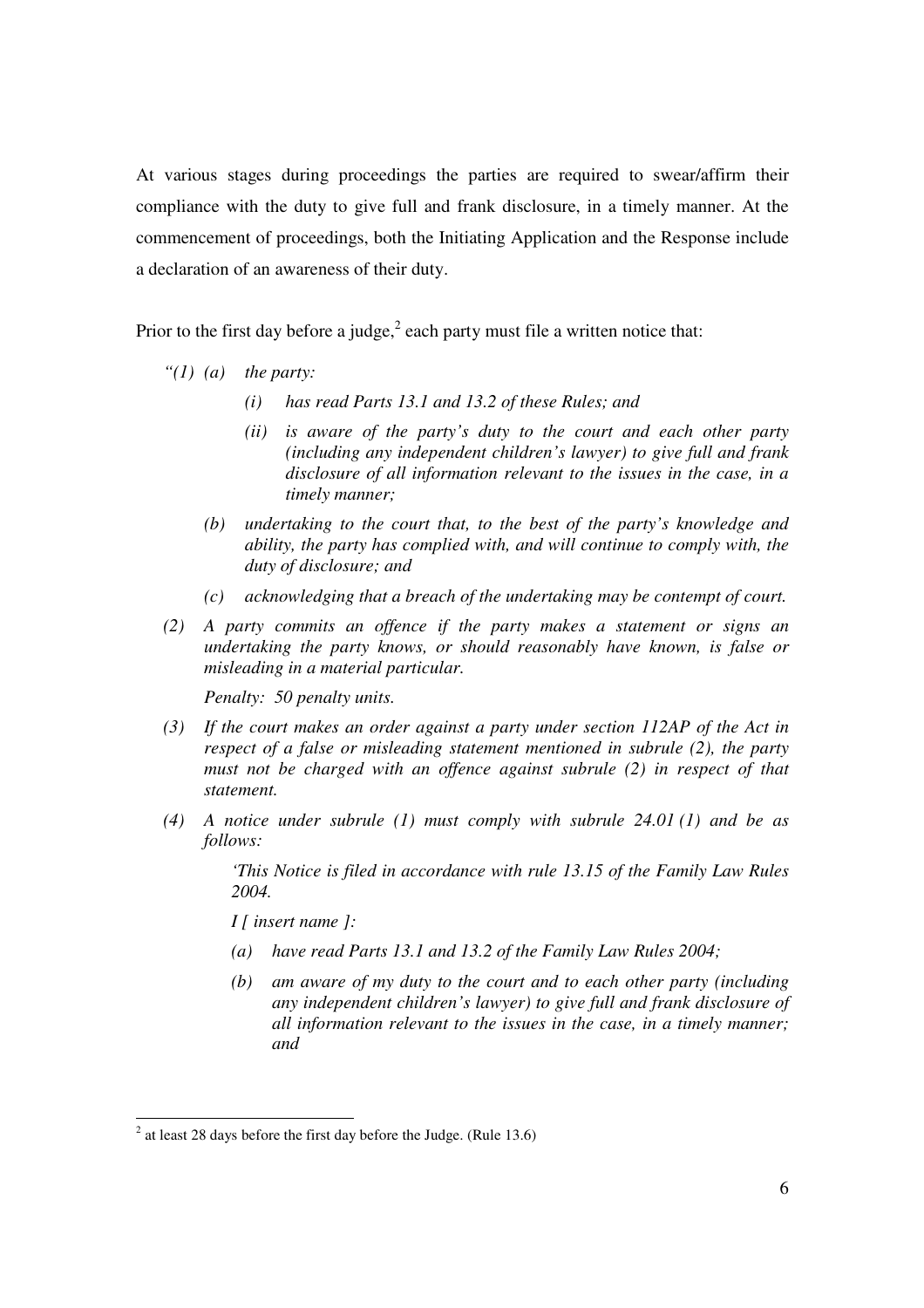*(c) undertake to the court that, to the best of my knowledge and ability, I have complied with, and will continue to comply with, my duty of disclosure.* 

*I understand the nature and terms of this undertaking and that if I breach the undertaking, I may be guilty of contempt of court.* 

| (signature of person making statement) (full name of person making | statement)             |
|--------------------------------------------------------------------|------------------------|
|                                                                    |                        |
|                                                                    |                        |
| (date of signature)                                                |                        |
|                                                                    |                        |
|                                                                    |                        |
|                                                                    |                        |
| (signature of witness)                                             | (full name of witness) |
|                                                                    |                        |
|                                                                    |                        |
|                                                                    |                        |
| (date of signature)                                                |                        |

A failure to comply with this Rule may lead to the following consequences:

"*(1) If a step is taken after the time specified for taking the step by these Rules, the Regulations or a procedural order, the step is of no effect.* 

*Note – A defaulter may apply to the court for relief from this rule (see rule 11.03).* 

- *(2) If a party does not comply with these Rules, the Regulations or a procedural order, the court may:* 
	- *(a) dismiss all or part of the case;*
	- *(b) aside a step taken or an order made;*
	- *(c) determine the case as if it were undefended;*
	- *(d) make any of the orders mentioned in rule 11.01;*
	- *(e) order costs;*
	- *(f) prohibit the party from taking a further step in the case until the occurrence of a specified" "event; or*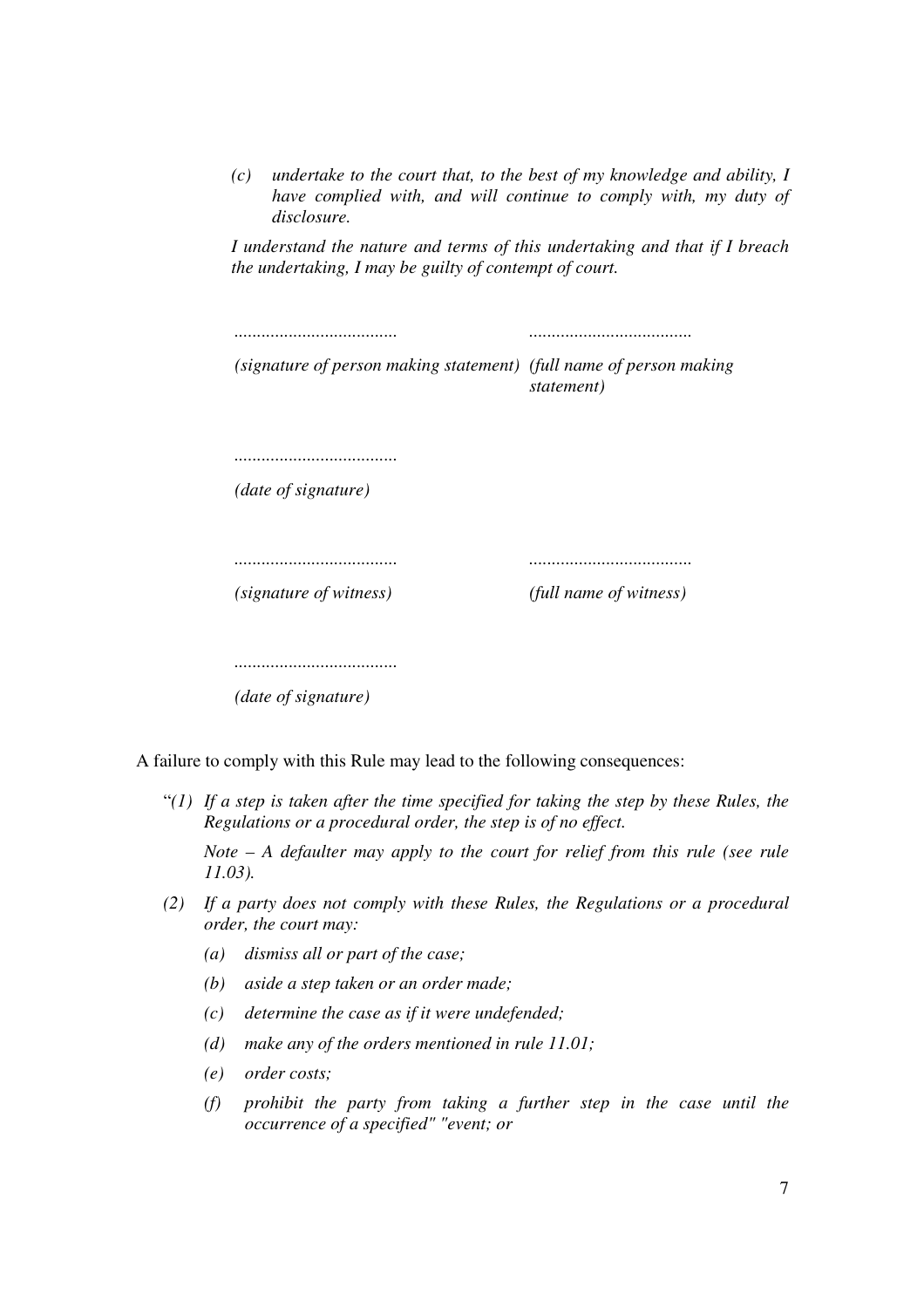*(g) any other order the court considers necessary, having regard to the main purpose of these Rules (see rule 1.04).*"

(see Rule 11.02)

Remembering that Rules are the servant and not the master, in *Briese*,<sup>3</sup> Smithers J stated:

"*I believe that a person in the position of the husband in this case has a positive obligation to set out at an early stage his financial position in a clear and comprehensive manner. The Regulations, and now the Rules, are not intended as a vehicle to mask the true position, or as an aid to confusion, complexity or uncertainty. They are not intended as the outer limits of the obligation of financial disclosure, but as providing avenues towards disclosure. The need for each party to understand the financial position of the other party is at the very heart of cases concerning property and maintenance. Unless each party adopts a positive approach in this regard delays will ensue with the consequent escalation of legal, accounting and other expenses, always assuming that a party has the strength to continue the struggle for information and understanding.*"

#### **Consequences of Failure to Disclose**

The weight of authority holds that a party should not be able to take advantage of his/her own non-disclosure. In *Weir*, 4 the Court stated:

"*It seems to us that once it has been established that there has been a deliberate nondisclosure ... then the Court should not be unduly cautious about making findings in favour of the innocent party. To do otherwise might be thought to provide a charter for fraud in proceedings of this nature.*"

However, this robust approach is not to be applied without regard to the Court's obligation under the provisions of the *Family Law Act*. In *Efthimiadis*, 5 the Full Court stated:

"*That case, together with the cases to which it referred, and the more recent decision of the Full Court in Weir (l993) FLC 92-338 emphasize the clear obligation of full and frank disclosure and the consequences in particular cases where that does not occur. They are not, however, in our view, authorities for the approach which his Honour adopted in this case, namely to dismiss the parties' applications out of hand on the facts here.*"

-

<sup>3</sup> *Briese and Briese* (1986) FLC 91-713.

<sup>4</sup> *Weir v Weir* (1993) FLC 92-338 at 79,593.

<sup>5</sup> *Efthimiadis and Efthimiadis* (1993) FLC 92-362.